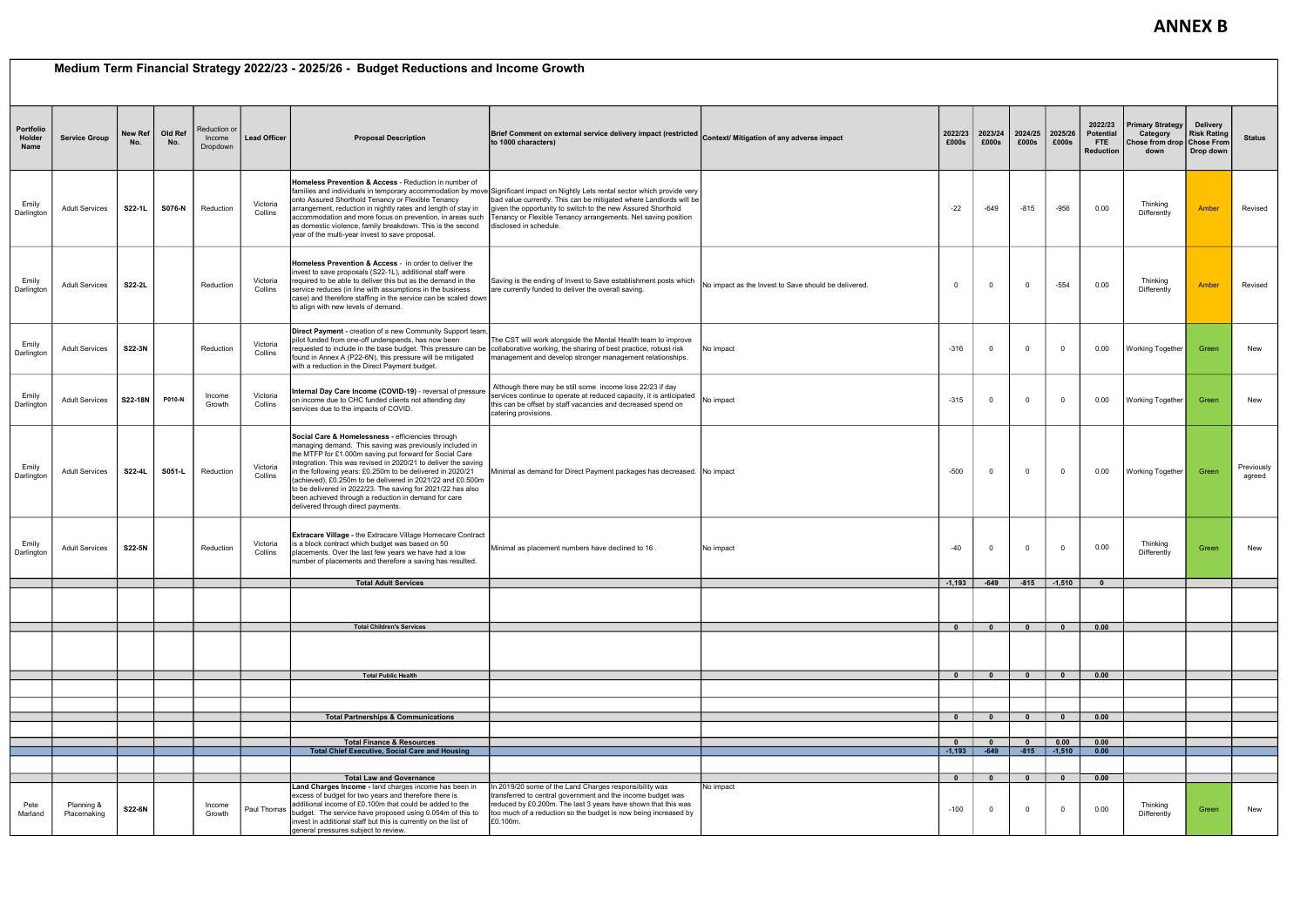| <b>Portfolio</b><br>Holder<br>Name | <b>Service Group</b>               | New Ref<br>No. | Old Ref<br>No. | Reduction or<br>Income<br>Dropdown | <b>Lead Officer</b>      | <b>Proposal Description</b>                                                                                                                                                                                                                                                                                                                                     | Brief Comment on external service delivery impact (restricted Context/ Mitigation of any adverse impact<br>to 1000 characters)                                                                                                                   |                                                                                                                                                                                                                                                                                                                                                                                                                                                                        | 2022/23<br>£000s     | 2023/24<br>£000s | 2024/25<br>£000s             | 2025/26<br>£000s          | 2022/23<br><b>Potential</b><br><b>FTE</b><br><b>Reduction</b> | <b>Primary Strategy</b><br>Category<br>Chose from drop   Chose From<br>down | <b>Delivery</b><br><b>Risk Rating</b><br>Drop down | <b>Status</b>        |
|------------------------------------|------------------------------------|----------------|----------------|------------------------------------|--------------------------|-----------------------------------------------------------------------------------------------------------------------------------------------------------------------------------------------------------------------------------------------------------------------------------------------------------------------------------------------------------------|--------------------------------------------------------------------------------------------------------------------------------------------------------------------------------------------------------------------------------------------------|------------------------------------------------------------------------------------------------------------------------------------------------------------------------------------------------------------------------------------------------------------------------------------------------------------------------------------------------------------------------------------------------------------------------------------------------------------------------|----------------------|------------------|------------------------------|---------------------------|---------------------------------------------------------------|-----------------------------------------------------------------------------|----------------------------------------------------|----------------------|
| Pete<br>Marland                    | Planning &<br>Placemaking          | S22-7L         | P030-N         | Income<br>Growth                   |                          | <b>Planning Income (COVID-19)-</b> there was a decline as a<br>result of the pandemic and a partial recovery was anticipated<br>Paul Thomas   in 2022/23. The income budget was increased by £0.337m<br>but analysis of income trends indicate that this can be<br>increased to £0.656m.                                                                        |                                                                                                                                                                                                                                                  |                                                                                                                                                                                                                                                                                                                                                                                                                                                                        | $-656$               |                  | $\mathbf 0$                  | $\Omega$                  | 0.00                                                          | Thinking<br>Differently                                                     | Green                                              | Revised              |
|                                    |                                    |                |                |                                    |                          | <b>Total Planning &amp; Placemaking</b>                                                                                                                                                                                                                                                                                                                         |                                                                                                                                                                                                                                                  |                                                                                                                                                                                                                                                                                                                                                                                                                                                                        | $-756$               | $\mathbf{0}$     | $\mathbf{0}$                 | $\mathbf{0}$              | 0.00                                                          |                                                                             |                                                    |                      |
| Rob<br>Middleton                   | Environment and<br>Property        | S22-8L         | S060-L         | Reduction                          |                          | Saxon Court savings (S13 2017/18) - sale was originally<br>planned for 20/21. The sale has now been agreed and the<br>Stuart Proffitt council will vacate the building in March 22. This is later than<br>previously budgeted and the savings proposal reflects the full<br>vear value.                                                                         | No impact on service delivery                                                                                                                                                                                                                    | No impact                                                                                                                                                                                                                                                                                                                                                                                                                                                              | $-163$               | $\mathbf 0$      | $\mathbf 0$                  | $\overline{0}$            | 0.00                                                          | Thinking<br>Differently                                                     | Green                                              | Revised              |
| Jenny<br>Marklew-<br>Wilson        | Environment and<br>Property        | S22-9L         | S061-L         | Reduction                          | <b>Stuart Proffitt</b>   | <b>Closure of the Theatre Car Park - closure approved in</b><br>Delegated Decision 17 November 2020. The saving has been<br>slipped to 23/24 as NNDR will still be payable up until the<br>lpoint the car park is sold.                                                                                                                                         | No impact on service delivery                                                                                                                                                                                                                    | The number of sessions in the theatre car park has fallen from around<br>450,000 sessions a year in 2017/18 to about 300,000 in 2019/20, a 33%<br>drop. This mirrors the changing level of shopping provision in that area of<br>the centre and the provision of new private car parking facilities. When the<br>car park closes, there will be both other MKC on street spaces to take up<br>the demand along with private provision, such as the John Lewis car park |                      | $-103$           | $\mathbf{0}$                 | $\overline{0}$            | 0.00                                                          | <b>Being Smarter</b>                                                        | Green                                              | Revised              |
| Rob<br>Middleton                   | <b>Environment and</b><br>Property | S22-10L        | S078-L         | Income<br>Growth                   |                          | Brooklands Health Centre - the occupancy at the new<br>medical centre was not as high as expected when the property<br>Stuart Proffitt was built and a pressure to cover debt charges was built into No impact, tenants have been secured.<br>the 2020/21 budget. Further tenants have been secured<br>generating additional rental income in 2022/23.          |                                                                                                                                                                                                                                                  | No impact.                                                                                                                                                                                                                                                                                                                                                                                                                                                             | $-20$                | $\Omega$         | $\mathbf 0$                  | $\Omega$                  | 0.00                                                          | <b>Being Smarter</b>                                                        | Green                                              | Revised              |
| Emily<br>Darlington                | Environment and<br>Property        | S22-11L        | S079-L         | Reduction                          | Stuart Proffit           | <b>Tree Insurance Work - funding was added to the base</b><br>budget in 20/21 to respond to the findings for recent<br>treat, remove and replace trees in areas so that insurance risk completed in 20/21<br>can be mitigated have been actioned, reducing the future<br>budget requirement.                                                                    | investment in the tree survey. Responsive actions to work to Savings to the base are possible as high risk areas have been                                                                                                                       | No impact.                                                                                                                                                                                                                                                                                                                                                                                                                                                             | $-25$                | $\Omega$         | $\mathbf{0}$                 | $\Omega$                  | 0.00                                                          | Thinking<br>Differently                                                     | Green                                              | Previously<br>agreed |
| Jenny<br>Marklew-<br>Wilson        | Environment and<br>Property        | S22-12N        |                | Income<br>Growth                   | <b>Stuart Proffitt</b>   | <b>Car Parking income - a pressure was built into the budget for</b><br>21/22 following the dramatic fall in car parking income during<br>the pandemic. A pressure of £8.64m was included. However,<br>the income has recovered better than expected and, based on<br>average monthly income for August and September, the<br>income budget is to be increased. | No impact on service delivery                                                                                                                                                                                                                    | No impact                                                                                                                                                                                                                                                                                                                                                                                                                                                              | $-2,626$             | $\overline{0}$   | $\mathbf{0}$                 | $\overline{0}$            | 0.00                                                          | Thinking<br>Differently                                                     | Green                                              | New                  |
| Lauren<br>Townsend                 | Environment and<br>Property        | S22-13N        |                |                                    |                          | Household Waste Recycling Centres - introduction of<br>Automatic Number Plate Recognition (ANPR), by continuing<br>Reduction Stuart Proffitt with the booking system but introducing ANPR to check<br>compliance rather than the need for staff managing the<br>process at the gate will result a saving.                                                       | The ANPR system will allow the booking system to continue but<br>will prevent the need for added staff on the gate to ensure<br>compliance.                                                                                                      |                                                                                                                                                                                                                                                                                                                                                                                                                                                                        | $-100$               | $-20$            | $^{\circ}$                   | $\mathbf 0$               | 0.00                                                          | Thinking<br>Differently                                                     | Green                                              | New                  |
| Jenny<br>Marklew-<br>Wilson        | Environment and<br>Property        | S22-19N        |                | Reduction                          | Stuart Proffitt          | <b>Parking Contract</b> - contract efficiencies due to the<br>introduction of ANPR for parking enforcement                                                                                                                                                                                                                                                      | No impact on current service delivery                                                                                                                                                                                                            | No impact                                                                                                                                                                                                                                                                                                                                                                                                                                                              | $-50$                | $\mathbf 0$      | $\mathbf{0}$                 | $\overline{0}$            | 0.00                                                          | Thinking<br>Differently                                                     | Green                                              | New                  |
| Jenny<br>Marklew-<br>Wilson        | Environment and<br>Property        | S22-20L        |                | Reduction                          | Stuart Proffitt          | <b>Community Transport</b> - efficiencies from the change in the<br>community transport offer.                                                                                                                                                                                                                                                                  | No impact on current service delivery                                                                                                                                                                                                            | No impact                                                                                                                                                                                                                                                                                                                                                                                                                                                              | $-100$               | $\Omega$         | $\Omega$                     | $\Omega$                  | 0.00                                                          | Thinking<br>Differently                                                     | Green                                              | New                  |
|                                    |                                    |                |                |                                    |                          | <b>Total Environment and Property</b><br><b>Total Corporate and Deputy Chief Executive</b>                                                                                                                                                                                                                                                                      |                                                                                                                                                                                                                                                  |                                                                                                                                                                                                                                                                                                                                                                                                                                                                        | $-3,084$<br>$-3,840$ | $-123$<br>$-123$ | $\mathbf{0}$<br>$\mathbf{0}$ | $\mathbf{0}$<br>$\bullet$ | 0.00<br>0.00                                                  |                                                                             |                                                    |                      |
|                                    |                                    |                |                |                                    |                          |                                                                                                                                                                                                                                                                                                                                                                 |                                                                                                                                                                                                                                                  |                                                                                                                                                                                                                                                                                                                                                                                                                                                                        |                      |                  |                              |                           |                                                               |                                                                             |                                                    |                      |
| Rob<br>Middleton                   | All                                | S22-14L        | S056-L         | Reduction                          | Michael<br><b>Bracey</b> | <b>Smarter Working - to improve productivity efficiency across</b><br>the organisation (detailed proposals are being worked up).                                                                                                                                                                                                                                |                                                                                                                                                                                                                                                  |                                                                                                                                                                                                                                                                                                                                                                                                                                                                        | $-200$               | $-457$           | $\Omega$                     | $\Omega$                  | tbc                                                           | <b>Being Smarter</b>                                                        | Amber                                              | Previously<br>agreed |
| Rob<br>Middleton                   | Environment and<br>Property        | S22-15L        | S064-L         | Income<br>Growth                   |                          | Property Commercialisation - this will be delivered by<br>Stuart Proffitt MKDP via the Accountability Framework and through<br>commercial activity.                                                                                                                                                                                                             | The 2020/21 target of £0.500m is being delivered by MKDP as<br>part of their Investment Strategy.                                                                                                                                                | The commercial market place has seen a down turn following on from<br>COVID, these savings have been deferred on the assumption that the<br>market will recover in a few years time.                                                                                                                                                                                                                                                                                   |                      | -500             | $-250$                       | $\overline{0}$            | 0.00                                                          | Thinking<br>Differently                                                     | Amber                                              | Previously<br>agreed |
| Rob<br>Middleton                   | Environment and<br>Property        | S22-16L        | S065-N         | Reduction                          |                          | <b>Facilities Rationalisation - As part of our COVID-19</b><br>Management Action Plan, a savings target of £0.400m was<br>Stuart Proffitt Set for property and facilities management savings linked to a<br>move to greater home working allowing for the consolidation<br>of buildings.                                                                        | A change programme called 'Every Day Matters - Smarter<br>Vorking' is now well underway which is making good progress on<br>nanaging this change carefully, with proper consideration being<br>given to key issues like customer service and IT. | There will be some one-off costs involved in making these changes, for<br>example additional ICT costs, and a steering group is in place to ensure<br>these are well planned and managed.                                                                                                                                                                                                                                                                              | $-23$                | $-150$           | $\mathbf 0$                  | $\Omega$                  | 0.00                                                          | Thinking<br>Differently                                                     | Green                                              | Revised              |
|                                    |                                    |                |                |                                    |                          | <b>Total Management Action Plan</b>                                                                                                                                                                                                                                                                                                                             |                                                                                                                                                                                                                                                  |                                                                                                                                                                                                                                                                                                                                                                                                                                                                        | $-223$               | $-1,107$         | $-250$                       | $\mathbf{0}$              | 0.00                                                          |                                                                             |                                                    |                      |
|                                    |                                    |                |                |                                    |                          | <b>GRAND TOTAL</b>                                                                                                                                                                                                                                                                                                                                              |                                                                                                                                                                                                                                                  |                                                                                                                                                                                                                                                                                                                                                                                                                                                                        | $-5,256$             | $-1,879$         | $-1,065$                     | $-1,510$                  | 0.00                                                          |                                                                             |                                                    |                      |